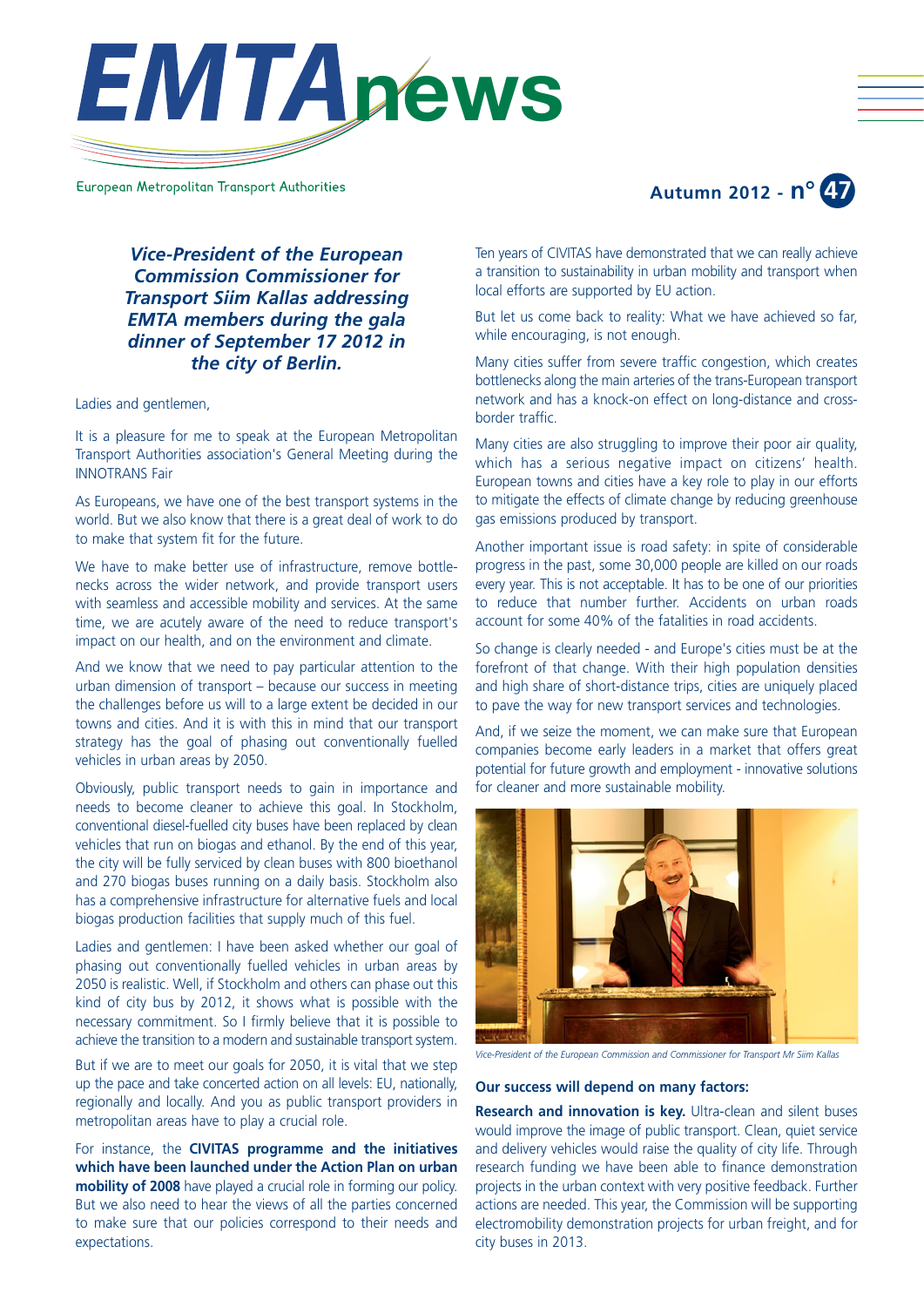**A recent initiative of the Commission in this area is a strategy paper on "Research and innovation for Europe's future mobility that was** adopted on 13 September 2012 and it will be presented this week.

The Strategy summarises the achievements of the European transport sector in research and innovation, outlines remaining issues and presents ideas for better serving the needs of European citizens and businesses. The Commission wants to facilitate coordination of public and private research and innovation efforts across Europe. Addressing the challenge of deploying innovative transport solutions is of particular interest.

Another good example is the Smart Cities and Communities Partnership, which Vice-President Kroes, Commissioner Oettinger, and I have launched together this July. This Partnership will help research-driven companies in the sectors information and communication, energy, and transport work more closely together in developing truly integrated system solutions for the urban area.

The proposed projects should demonstrate the cost-effective performance of technology combinations not quite ready to be commercialised. The aim is to produce commercial-scale results and help companies which find it too risky to move towards quick deployment of innovative technologies. And this is despite the potential cost savings and longer-term emissions reductions of schemes which cover a range of public city services.

We also have to avoid fragmentation among our cities and ensure concerted action for large-scale deployment of alternative fuels throughout Europe. Isolated actions have been successful; we now need to make them successful EU stories. The Commission therefore will shortly launch a Clean Power for Transport Initiative. This initiative should provide policy and legislative tools to promote innovative transport solutions such as electromobility in the urban context. One objective will be for instance the gradual build-up of charging and refuelling infrastructure so as to ensure the EU-wide free circulation of vehicles, vessels and aircraft powered by alternative fuels.



**From left: Secretary of state of Brandenburg, Rainer Bretschneider** *Commissioner for Transport Siim Kallas, EMTA President Hans-Werner Franz*

#### **But there is more to say on infrastructure.**

- **>** On 19 October 2011, the Commission issued two legislative proposals: a proposed review of the **TEN-T guidelines, and a proposed regulation establishing a "Connecting Europe Facility"**. This financial instrument will invest €31.7 billion to upgrade Europe's transport infrastructure, build missing links and remove bottlenecks over the period 2013-2010.
- **>** One of the key innovations concerns urban nodes. Urban nodes play a key role in shaping the core network – the

strategically most important part of the TEN-T to be imple mented as a priority by 2030. A specific article has been introduced in the TEN-T Guidelines' proposal. With this, the relevant actors are for the first time explicitely called upon by European legislation to take the relevant measures.

- **>** A competitive and performing urban public transport sector needs a well-functioning regulatory framework. The Regulation **on public service obligations** and its imple mentation foster the creation of an Internal Market for public transport services. In order to fulfil this role the pro visions of the Regulation need to be implemented in a coherent manner.
- **>** An international stakeholders' consultation and the work shop held in November 2011 concluded that the PSO Regulation constitutes an appropriate legal framework and can be considered beneficial to the performance of the public transport sector. However, the Commission received a mandate to provide guidance to the sector on the inter pretation of a number of provisions of this Regulation to ensure their coherent application.
- **>** The Commission is therefore about to establish a guidance document in form of an interpretative Communication. Although not legally binding, it will provide some legal certainty to market actors in the definition of Public Service Obligations and contracts, their award to operators and the way to calculate compensation of Public Service Obligations.

But I do not want to stop before mentioning the **Green eMotion** project builds on the results of numerous national and European electromobility projects and combines them into one European initiative. As a demonstration project, Green eMotion shows how electromobility can function across Europe, thus helping to prepare the mass market for electric vehicles.

Ladies and gentlemen,

We have made significant progress in working together on urban mobility issues. Five years ago, when the Commission presented its Green Paper "Towards a New Culture for Urban Mobility", the question was often asked: "Is there a role to play for the EU in the field of urban mobility"?

But we now have a constructive debate about *what* should be done and *how*. We have agreed that decisive action and effort at local level is crucial for meeting the key objectives of EU transport policy, and that targeted EU intervention will be a powerful catalyst for that effort.

This has helped us define the important urban dimension in our EU transport policy. But we are now standing at an important crossroads.

This is why I have decided to present an "urban mobility package" in the middle of next year. This will deliver on some of the key urban transport initiatives which were outlined in last year's Transport White Paper.

**It is clear the public transport has to play a key role in modernising transport in our cities. I therefore appeal to you to team up with the Commission in the effort to reach this goal.**

Thank you for your attention.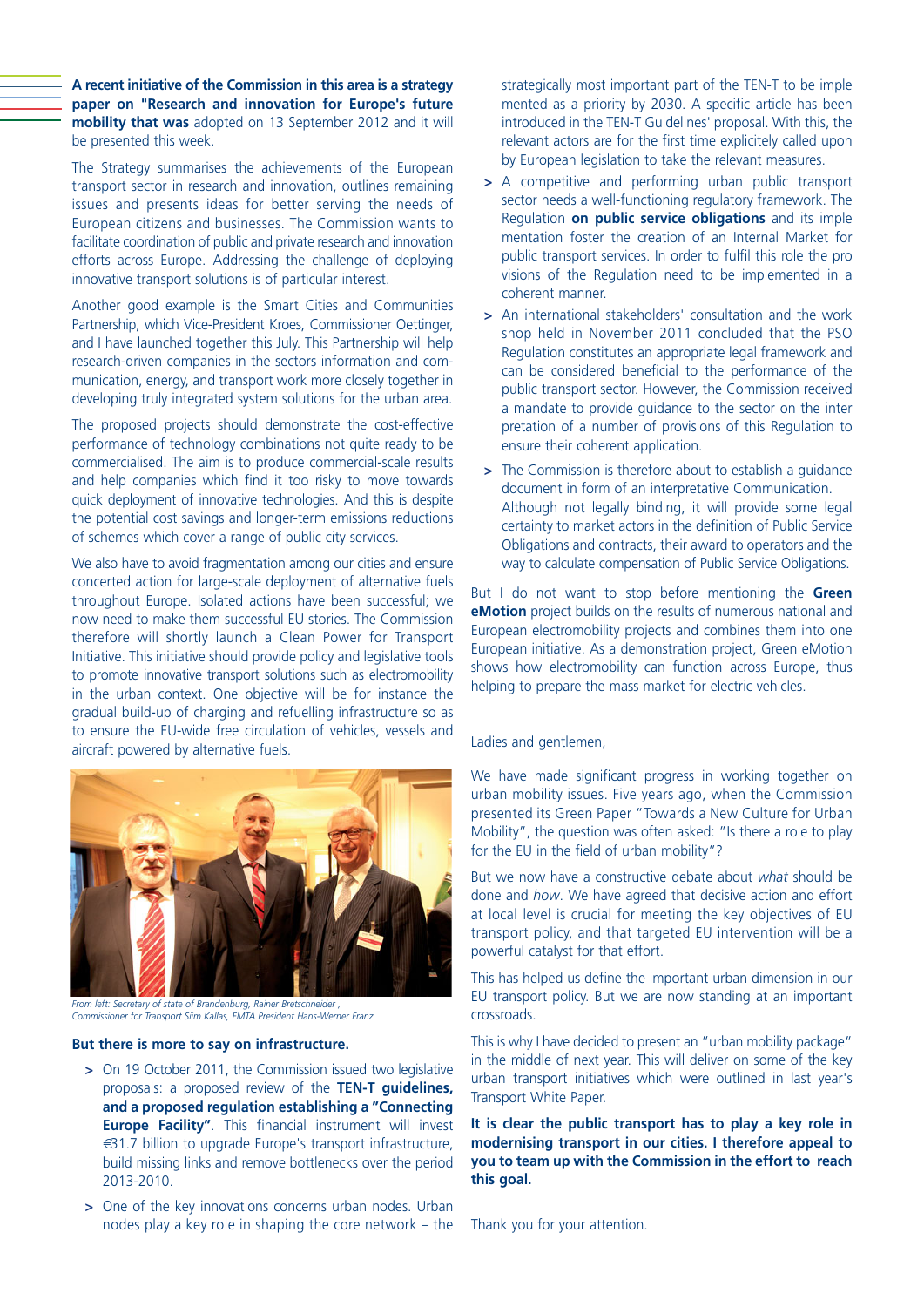# **News from the cities**

# **• Warsaw (ZTM) just completed the "New culture for Mobility" project**

The project is called "A New Culture of Mobility in Warsaw". The undertaking, being a part of the Leonardo da Vinci programme, is a direct continuation of the 'New Quality of Service – Young ZTM Workers Encouraged to Change the public transport' project which was realized in cooperation with the Berlin partner operator company BVG. It is worth mentioning that the project gained the status of "best practice".

The main goal of "A New Culture of Mobility in Warsaw" project was to acquire knowledge and skills concerning the organization of public transport and the way it works. In other words, *the project is aimed at the improvement of our services by preparing a group of experts to manage Warsaw public transport in accordance with European standards, says* Halina Rakowska, Coordinator of European Affaires by ZTM.

# **12 ZTM workers accomplished a monthly work internship**

in Turin and Vienna. They got familiar with good practices at the biggest Austrian transport enterprise Wiener Linien and at the Italian Agenzia Mobilita Metropolitana de Torino.

**The passengers' needs were particularly stressed.** Our focus is the passenger and the solutions implemented in Warsaw are aimed at improving the service quality  $-$  says Halina Rakowska. Our partners' experience in organizing mass events was also considered as a prevailing argument supporting the decision to invite the partners to the project.



Among the main issues developed during the training:

- **1** Planning of sustainable public transport;
- **2** Development and integration of various public transport systems;
- **3** Promotion of alternative methods such as commuting by bike and waterways;
- **4** Organization of public transport during mass events such as European Football Championships;
- **5** Planning new transport lines;
- **6** Accessibility (new solutions) of transport systems to disabled passengers;
- **7** Culture change in public transport (focusing on passengers' needs);
- **8** Public Transport service quality;
- **9** Eco-program environment protection methods and modern solutions;
- **10** Public transport funding alternative ways of financing;
- **11** Raising of effectiveness of the public transport system by traffic management, video surveillance and coordination of services;
- **12** Tariff systems;
- **13** Systems of ticket sales and ticket inspections.

The project was co-financed from the EU funds as a part of the Leonardo da Vinci programme with the total amount of €29, 335.22.

For more information and contact: **H.Rakowska@ztm.waw.pl**

#### $\bullet$  **STIF leading innovation in Ile de France public transport**

As the integrated public transport authority competent for all modes of transport within the Ile-de-France Region, the STIF has drawn up and released a specific document focusing on the innovations that have been developed in the region recently.

Indeed, a series of innovative services have been designed and implemented over the last months. They include:

**>** a new way to travel by bus **"T Zen"** that combines quality of service, comfort and design;



- **>** a brand new travel planner **"Vianavigo"** as the reference site for public transport in Ile-de-France;
- **>** the urban renewal of the Île-de-France region through **eight tramway lines** due to be in service by 2015;
- **>** the **'Navigo Card'** that simplifies travel in Ile-de-France;
- **>** the modernising of **Ile-de-France stations** to improve connections between the different means of transport;
- **> 'Véligo'** parking spots to support the daily use of bikes;
- **>** revised and more coherent **Ile-de-France maps** showing the services on offer from 74 transport companies in the region;
- **>** the testing of several models of **hybrid buses** in Ile-de-France in concert with the RATP;
- **>** the extensive **train and RER rolling stock renovation and purchase program** since 2006 to improve quality of service and passenger comfort;
- **>** the testing of **NFC technology** in public transport along with Véolia Transdev;
- **>** the future creation of three new public transport routes on the Seine river;
- **>** the adoption of a **Charter for a sustainable territory** within the framework of the extension of metro line 11;
- **>** and last but not least the development of the **'Grand Paris Express'** project, tomorrow's metro that will make travelling easier between Ile-de-France suburbs.

# Contact: **cyril.aillaud@stif.info**

For more information about the STIF: **www.stif.info**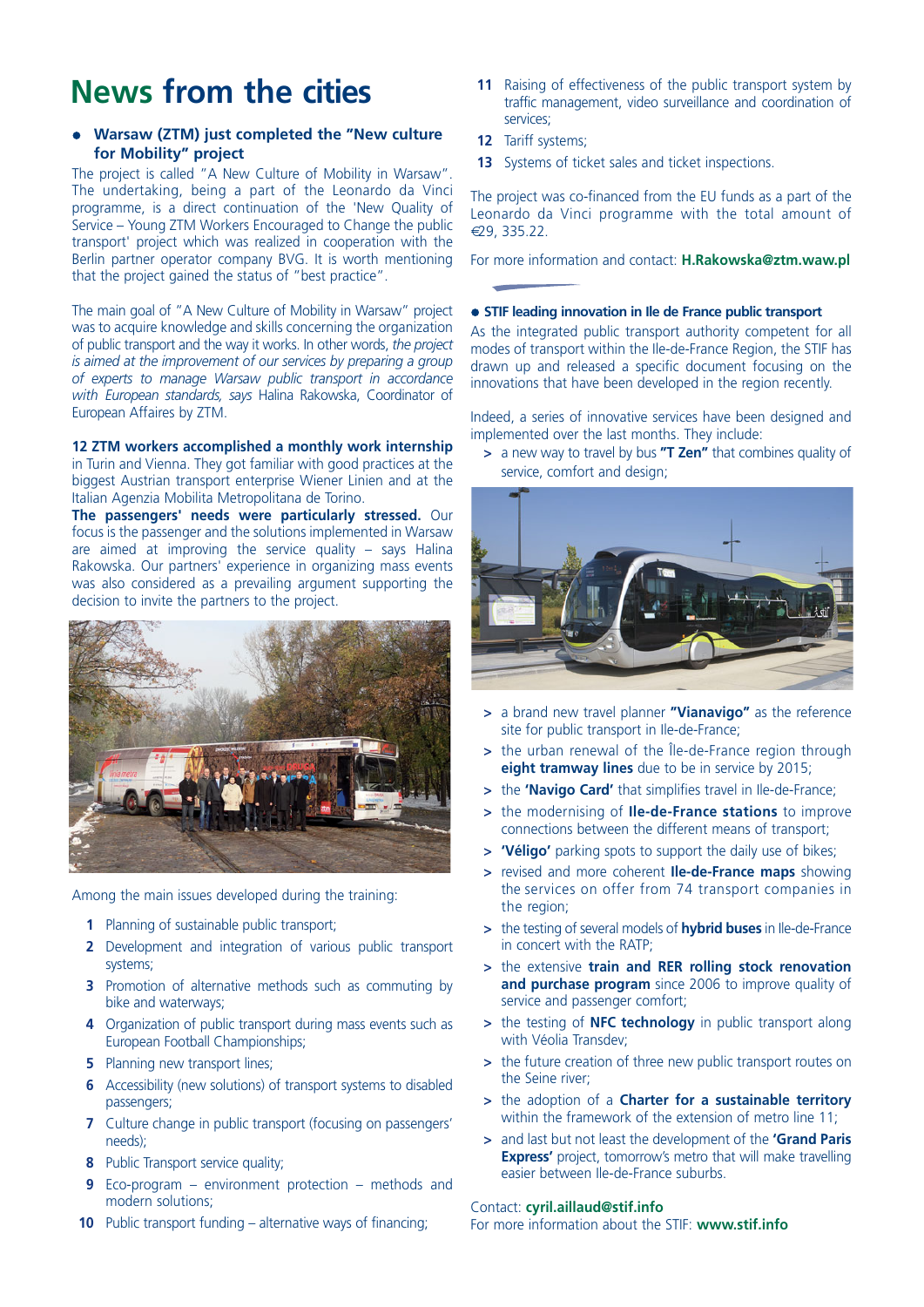## l **Berlin: New passenger information services via third-party cooperation - A status overview -**

Our society is becoming increasingly mobile and those who travel a lot want to keep well informed. This is particularly true in urban regions where the private car is gradually declining in importance. Nevertheless: the private car still suggests the much praised individual self-determination, while users of the local public transport service (PT), on the other hand, have sometimes the feeling of both less flexibility and more dependency. It is, however, possible to further improve the situation in favour of the PT by providing passengers with information, which will make them feel that they are in good hands. In this regard, the VBB has already achieved a great deal. In today's highly differentiated world of technology, the VBB is unfortunately not able to serve all the operating systems or target groups by itself. Alternative ways of providing information have to be sought: in those areas where the VBB cannot itself be active, the answer may lie in cooperation with third-parties. In order to further increase the quality of information to passengers in this regard and – as a result – the acceptance of local public transport both as a transportation option and sensible alternative to the car, this represents a good approach.

The current VBB cooperation for the purpose of better passenger information contains two main elements: firstly external software developers are directly able to access the VBB-Fahrinfo (timetable information system) via an interface (API), and secondly, the VBB is participating in the OpenData Initiative launched by the Federal State of Berlin.

## **External interface to VBB-Fahrinfo (API)**

Since the middle of 2010, the VBB has provided an interface (the so-called Application Programming Interface - API) for external software developers, enabling the direct online integration of the State's timetable information system VBB-Fahrinfo (fahrinfo.VBB.de) into their own services and applications. By this means, a user accessing such an application developed by thirdparties will obtain exactly the same connection information as he would do by accessing a VBB service directly. The advantage here is that the developers are free to concentrate on the targetgroup specific implementation of the application, without having to worry about missing any updates in the timetables. The API enables them at all times to access the current connections for the whole of Berlin and Brandenburg.

| 嗅<br>14:00                      | 鲁   | P <sub>2</sub>           | <b>STVTL</b>             |
|---------------------------------|-----|--------------------------|--------------------------|
| 15:00                           |     |                          |                          |
| 15:10<br><b>SOB</b><br>B-G02294 | ß   |                          |                          |
| 15:20                           | RE1 | $\frac{1}{\mathbf{S}^2}$ | $\frac{1}{\mathbb{S}^7}$ |
| 15:30                           |     |                          |                          |
| 15:40                           | 605 |                          |                          |
| 15:50                           |     | 606                      | <b>CUS</b>               |

The demand for access to the VBB API is constantly increasing and this is indeed confirmation that the right decision was made by VBB. The VBB API access is initially provided on a test basis to allow developers to test and implement their projects undisturbed in a protected environment, be they for end user services, university projects or for trying out on a "just because" basis (more information at: VBB.de/labs). Once the applications are

working stable, they are placed in the status - "productive". Perhaps the most famous "productive" customer is NOKIA, who has integrated the VBB-Fahrinfo into its "Bus&Bahn" app (already preinstalled in new equipment).

Other forms of cooperation, supported by the VBB with the VBB Fahrinfo API access, go a step further in the direction of multimodal information services. For example, users of the Daimler AG "moovel" Mobility Platform can decide by themselves how they would like to travel from A to B. Depending on the route, the customer receives various offers, enabling him to select from PT, car-sharing, taxi and ridesharing (or combine them) – according to whether he would like to travel by the cheapest, quickest or most environmentally friendly option. This service was started on 29th October 2012 as the 2nd pilot project in Berlin (following the Stuttgart project) with the PT information coming directly from the VBB via its API.



*Screenshots of the DAIMLER AG "moovel" Mobility Platform*

By means of these and other forms of cooperation, it is possible to create more information channels, in which PT information is available, than the VBB could achieve on its own. This, in turn, can result in creating a positive image for local public transport.

#### **Federal State of Berlin OpenData Initiative**

Using PT information a whole lot more is possible than just the timetable information service, because it can be combined with other (added value) services, such as information on housings or doctor's practices reachable by public transport. In such cases, providing connection information via API is not always sufficient.



*Source: Stefan Wehrmeyer (www.mapnificent.com)*

In order to make correspondingly more complex (added value) applications possible, it is necessary to have readily accessible and machine-readable transport data (packages) going beyond the API. The intention – as required as part of "OpenData" – is to make this data available to everybody free of charge in a simple manner.

Berlin is a pioneer in the provision of such open data  $-$  an OpenData Initiative has been founded here, which includes crucial support from the Senate Administration for Economics,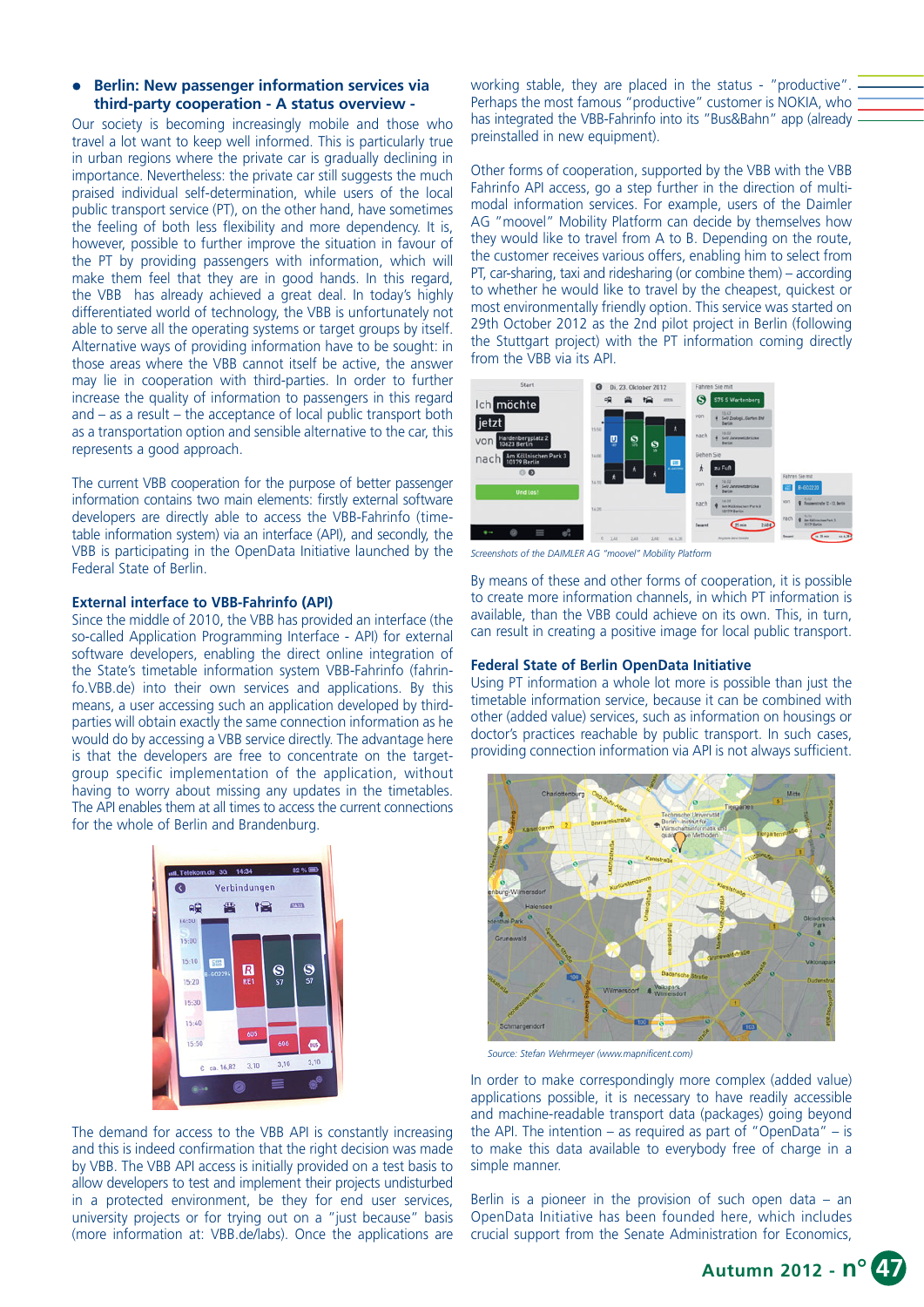Technology and Research (SenWTF). As part of the "ServiceStadt Berlin 2016" project, the Federal Secretary Committee for Modernisation of Administration has launched the project "Von der öffentlichen zur offenen Verwaltung" (From public to open administration) and specified that administrations and provincial offices are to make their diverse data available on an active basis. This also includes information on the PT. In order to comply with this, the SenWTF together with Berlin Online Stadtportal GmbH has launched a Data Platform (www.daten.berlin.de), in which various official data is to be freely available for the purpose of being integrated into meaningful services. This form of data retrieval will open up a wide range of possibilities. The VBB is also contributing to the Data Platform by making its timetable data available in GTFS format.

Moreover, in collaboration with the SenWTF, Berlin Online Stadtportal GmbH and the Open Knowledge Foundation (OKF), the VBB presented an Entwicklertag (Developers' Open Day) at the end of November, at which customer-oriented local public transport issues were raised and discussed with creative and committed programmers, web designers and OpenData enthusiasts. As a result, ideas were created for new, innovative services for local people and tourists in the form of mobile and web-based applications.

More information on the Entwicklertag is available at: **www.appsandthecity.net**

# **•** Sheffield Bus Partnership

Transport bosses in the UK have launched a ground breaking agreement under the Sheffield Bus Partnership that has seen many passengers in the city paying lower fares for their journeys, and travelling around more easily.

The agreement is a voluntary partnership that brings together South Yorkshire Passenger Transport Executive (SYPTE), Sheffield City Council, and operators First South Yorkshire, Stagecoach Sheffield, TM Travel and Sheffield Community Transport. The partners believe that by working together they can make the network more simple, flexible and convenient.

The innovative, city-wide partnership is the first of its kind, and has been put together with the overall aim of improving the bus



network so the number of people using it increases.

After gaining final approval from South Yorkshire Integrated Transport Authority (SYITA), the new network launched under the promotional positioning "Simplicity" on 28 October 2012, with new discounted multi-operator tickets that saw fares fall by as much as

# SIMPLICITY

23 per cent. Up to 35 per cent of customers stand to benefit from the new fares and range of new tickets.

This is the biggest change to buses in South Yorkshire since services were deregulated back in 1986 as part of the Transport Act 1985. This meant any bus operator could run whatever commercial services it wanted to, as long as it gave 56 days' notice for the introduction of any new services, the withdrawal of any services, or any timetable changes.

Critics argued that this resulted in congestion and duplication on some key routes, and reduced services in outlying areas, as well as competing timetables that were not aligned to the needs to the customer.

The Sheffield Bus Partnership tackles and find solutions for these issues by encouraging operators to work together to offer more attractive customer propositions, including more coordinated timetables.

The partnership carried out a public consultation on its proposals in June and July 2012, and used customer feedback to directly inform some service changes.

David Young, SYPTE Director of Customer Experience, said: "This ground breaking agreement is a new start for buses in Sheffield, one that offers the potential to grow the number of people using buses by offering an improved network.

We have listened to our customers and altered our plans to ensure the travelling public's needs are best met. This is the Sheffield people's bus network, designed in consultation with them, for them. We hope it will persuade more people to make the switch from card to buses.

"This pioneering project paves the way for other transport authorities to use Sheffield Bus Partnership as a benchmark for network development".

Contact: Rebecca Sheppard **Rebecca.Sheppard@sypte.co.uk**

# l **New metropolitan public transport network in Prague: more flexible, less complicated and cheaper**

The 1st September 2012 was a breakthrough for Prague's and the surroundings Public Transport System. A project prepared for several years that brought a lot of changes not only to Prague's citizens, but also to our organization ROPID, that planned these changes.